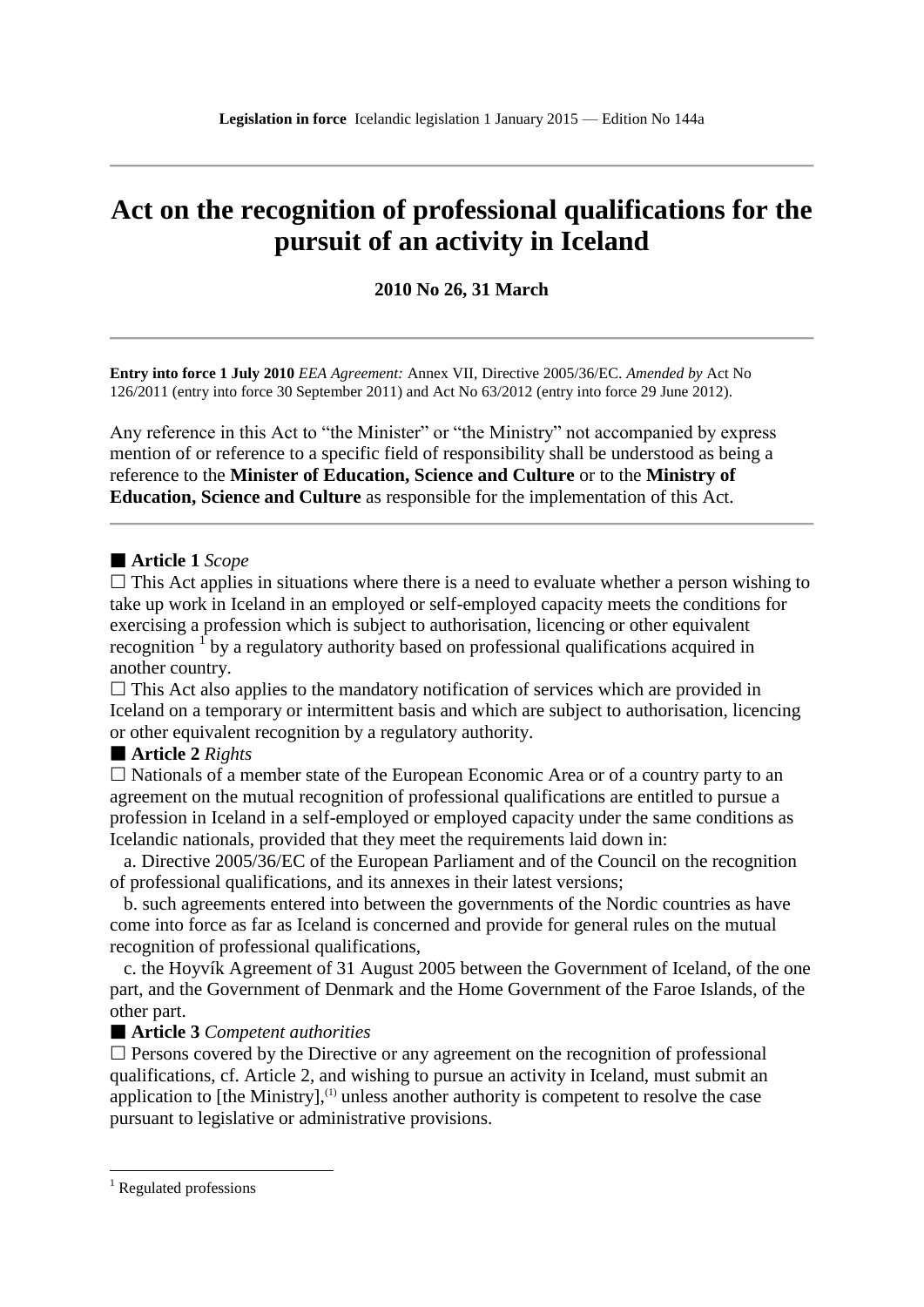$\Box$  Persons not covered by the Directive or any agreement on the recognition of professional qualifications, cf. Article 2, must submit an application to  $[the$  Ministry $]^{(1)}$  unless another authority is competent to resolve the case pursuant to legislative or administrative provisions.  $\Box$  The authority responsible for issuing authorisations, licences or recognitions for the pursuit of a profession in Iceland shall verify that the conditions laid down in the Directive or any of the agreements referred to in Article 2, points b and c, together with any other conditions pertaining to the profession, are fulfilled.

 $\Box$  Persons wishing to take up work in Iceland in an employed or self-employed capacity, on a temporary or intermittent basis, must submit a written notification of intent to the relevant authority in advance, see further Article 5.

*(1)Act No 126/2011, Article 522.*

**Article 4** *Services provided on a temporary or intermittent basis*

 $\Box$  Persons meeting the requirements laid down in the Directive are entitled to provide services in Iceland on a temporary or intermittent basis provided that they:

 a. are legally domiciled in a member state of the European Economic Area and entitled to pursue the same activities there, and

 b. have exercised the profession for at least two years in the preceding ten years before the service is provided and the profession is not regulated in that state. The requirement of two years" professional experience does not apply when either the profession or the qualification required to exercise it is subject to authorisation, licencing or recognition by a public authority.

 $\Box$  The assessment of the nature of a service provided on a temporary or irregular basis shall in each case take into account its duration, frequency, regularity and continuity.

**Article 5** *Declaration of services provided on a temporary or intermittent basis*

 $\Box$  Persons wishing to provide a service in Iceland for the first time, cf. Article 4, must prior to commencement of the service submit a written declaration to the relevant authority stating, amongst other things, details of any insurance cover pertaining to it. The declaration must be re-submitted annually if the person concerned wishes to continue to provide services on a temporary or intermittent basis.

 $\Box$  For the first provision of services, or if there is a material change in the situation on which an authorisation was based, the relevant authority may require that the applicant's declaration be accompanied by the following documents:

a. proof of the nationality of the service provider;

 b. an attestation certifying that the holder is legally established in a member state for the purpose of pursuing the activities concerned, and holds an authorisation to do so at the time of submission of the attestation;

c. evidence of professional qualifications in the form of a diploma;

 d. proof that the activity concerned has been pursued for at least two years during the preceding ten years, cf. Article 4, first paragraph, point b; and

 e. for professions in the security sector, a clean criminal record in cases where this is a required by Icelandic rules.

## **Article 6** *Information*

 $\Box$  [The Ministry],<sup>(1)</sup> as well as other relevant authorities, may require applicants to submit any information necessary to adopt a position on their applications for authorisation to exercise a profession in Iceland, or to provide services on a temporary or intermittent basis, such as diploma supplements where such exist. Similarly, information may be obtained from the competent authorities in the state where the qualification was obtained or where the person in question has worked or pursued activities, in order to confirm that the person does in fact possess the required qualification and has not been subjected to disciplinary or criminal sanctions of a professional nature.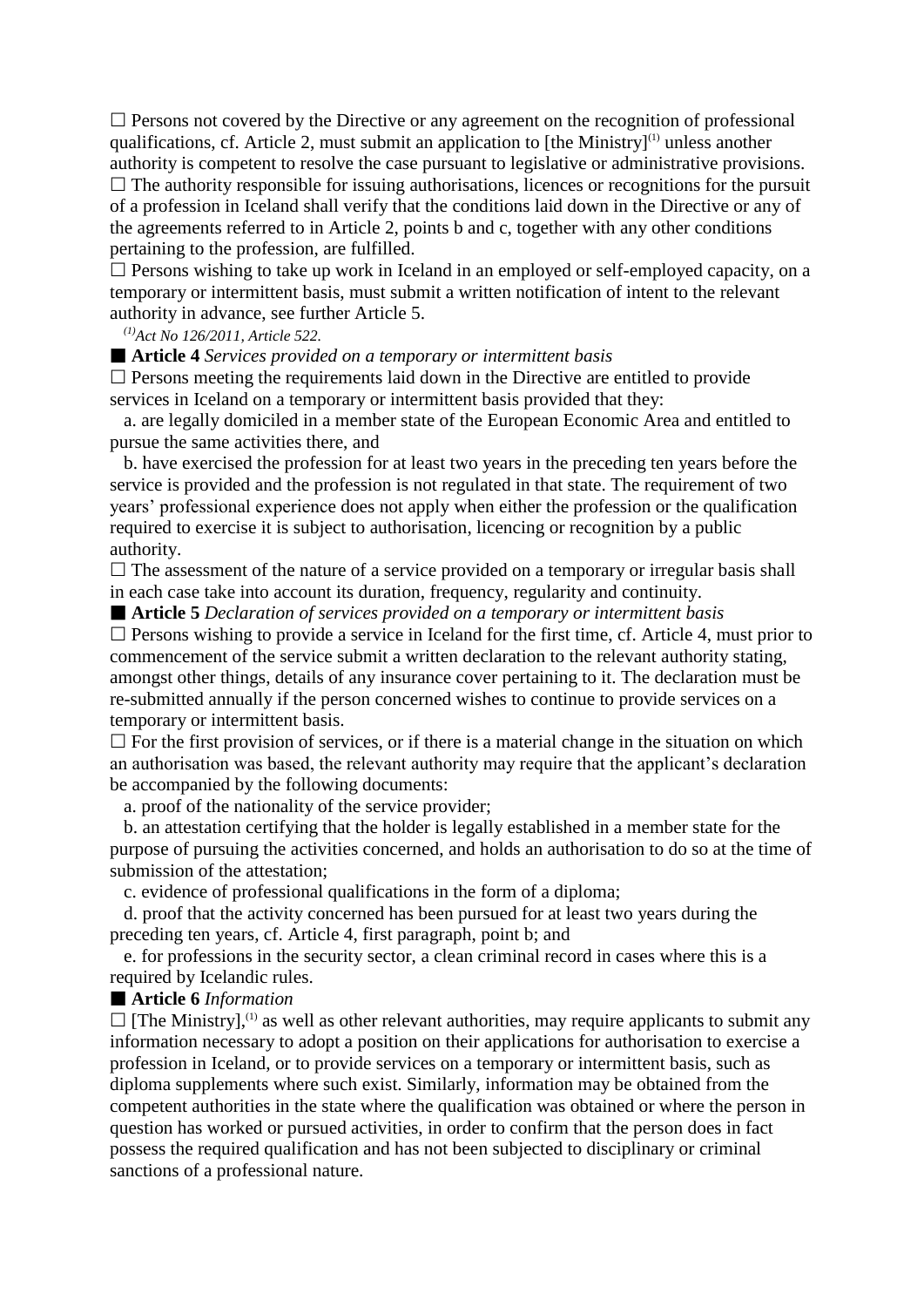## *(1)Act No 126/2011, Article 522.*

## **Article 7** *Processing and exchange of information*

 $\Box$  The Icelandic authorities shall collaborate with the authorities of states applying the Directive, including as regards the exchange of any information likely to have consequences for the right to pursue activities for which an authorisation, licence or other equivalent recognition is required.

 $\Box$  The authority responsible for recognising professional qualifications covered by the Directive may process personal data and other information considered necessary for the application of the Directive. For this purpose, the authority may create a special register to hold the data and share it with other competent authorities in the member states of the European Economic Area, provided that such exchange of information takes place via the Internal Market Information System, and subject to the provisions of Article 29 of the Act on the Protection of Privacy as regards the Processing of Personal Data, No 77/2000. Similarly, the authority may receive information from such a system and store it in a special register. The information may not be communicated by other means.

 $\Box$  Authorities and other parties entrusted by law with the recognition of professional qualifications in accordance with the Directive, or with the monitoring of the activities of those authorised to pursue an activity in Iceland pursuant to the Directive, shall have access to the recorded data.

 $\Box$  Other aspects of the processing of data under the second paragraph shall be governed by the provisions of Act No 77/2000, including as regards providing data subjects with information about the handling of the data, cf. Article 18 of that Act. The authority responsible for the recognition or granting of the relevant professional qualifications shall be regarded as 'controller' for the purposes of that Act.

 **Article 8** *Authorisation to issue administrative provisions; fees to be charged*  $\Box$  The relevant minister may issue a Regulation granting exemption from legal provisions regarding nationality, residence or the recognition of diplomas to the extent necessitated by obligations resulting from the Directive or the any of the agreements referred to in Article 2.  $\Box$  The relevant minister shall issue rules on aptitude tests or additional training, as appropriate. The relevant minister may furthermore decide that costs incurred in assessing aptitude and/or providing additional training be borne by the applicant. The fee charged may cover the costs incurred for the translation of documents, training, student assessment and other administration work in connection with supplementary training in the field in question.  $\Box$  The relevant minister shall issue rules on fees that may be charged for the processing of applications for authorisation to pursue a profession in Iceland.

**Article 9** *Coordination, Regulation, etc.*

 $\Box$  [The Ministry]<sup>(1)</sup> shall oversee and coordinate the implementation of the Directive and of the agreements referred to in Article 2.

 $\Box$  [The Minister]<sup>(1)</sup> shall issue a Regulation<sup>(2)</sup> containing more detailed provisions on the transposition and implementation of the Directive, including on authorisations to gather information from those authorities responsible for granting authorisations or licences in accordance with the Directive. The Regulation shall also provide for the arrangement of assessments and the procedure to be applied when an authority examines applications for recognition to exercise a regulated profession in Iceland.

 $\Box$  [The relevant minister, as designated by legislative and regulatory provisions on the division of responsibilities between the ministries forming part of the Government Offices of Iceland, may issue regulations pertaining to the professions falling under that Minister"s responsibility in the manner provided for in the second paragraph.] $^{3}$ 

 $\Box$  [The Minister]<sup>(1)</sup> may conclude agreements entrusting competent parties with the implementation of aptitude tests and the provision of additional training in accordance with